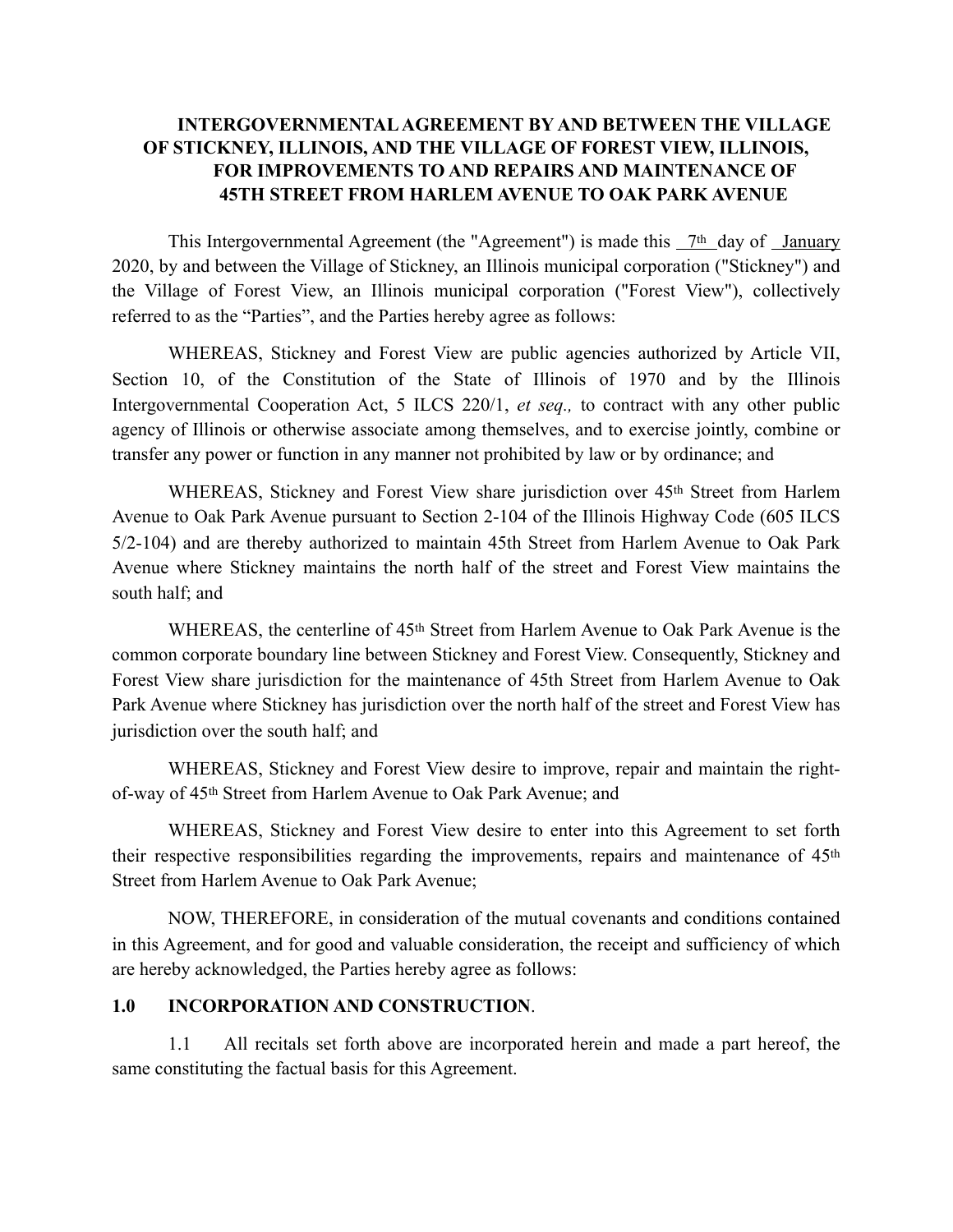1.2 The headings of the paragraphs and subparagraphs of this Agreement are inserted for convenience of reference only and shall not be deemed to constitute part of this Agreement or to affect the construction hereof.

# **2.0 PROJECT DESCRIPTION**.

2.1 The improvements to the right-of-way of  $45<sup>th</sup>$  Street consist of the design, construction and rehabilitation of 45th Street from Harlem Avenue to Oak Park Avenue (hereinafter referred to as the "Project"). The current Estimate of Costs for the Project is attached hereto marked as "Attachment A" and made a part hereof and incorporated herein.

2.2 Stickney will be the lead agency on the Project. Frank Novotny & Associates, Inc., D/B/A Novotny Engineering, ("Novotny") acting as Stickney Village Engineer, will be the lead Engineer for the Project. Edwin Hancock Engineering (D/B/A Hancock Engineering), acting as Forest View Village Engineer, will perform certain engineering services as subconsultant to Novotny as specified in an Engineering Design and Construction Services agreement between Stickney and Novotny, a copy of which is attached hetero marked as "Attachment B" and made a part hereof.

 2.3 Stickney previously received grant funds in the amount of \$250,000 from Cook County, Illinois to fund the Project as approved by a separate Intergovernmental Agreement between Cook County and Stickney. Cook County and Stickney Intergovernmental Agreement is attached hereto marked as "Attachment C". Stickney will share the total Cook County grant amount received for the Project equally with Forest View.

2.4 Stickney will fund the balance of their Project costs with Illinois Motor Fuel Tax funds. Therefore, the Project will require review and approval by the Illinois Department of Transportation ("IDOT").

2.5 Forest View will fund the balance of their Project costs with local funds previously obligated for the Project.

2.6 The final Project design and construction engineering costs will be shared equally by Stickney and Forest View. The Project design and construction engineering costs are as specified in the Agreement for Engineering Services for Preliminary Engineering, Design Engineering, and Construction Engineering as provided for in Attachment B.

2.7 Stickney and Forest View will equally share the Project construction costs for all roadway construction work for the following Contract work: earth excavation, aggregate subgrade improvement, and traffic control and protection. The scope of these shared costs may be extended by written agreement of the parties.

2.8 Stickney and Forest View will fund the Project construction costs and all related costs separately for additional roadway construction work and right-of-way work performed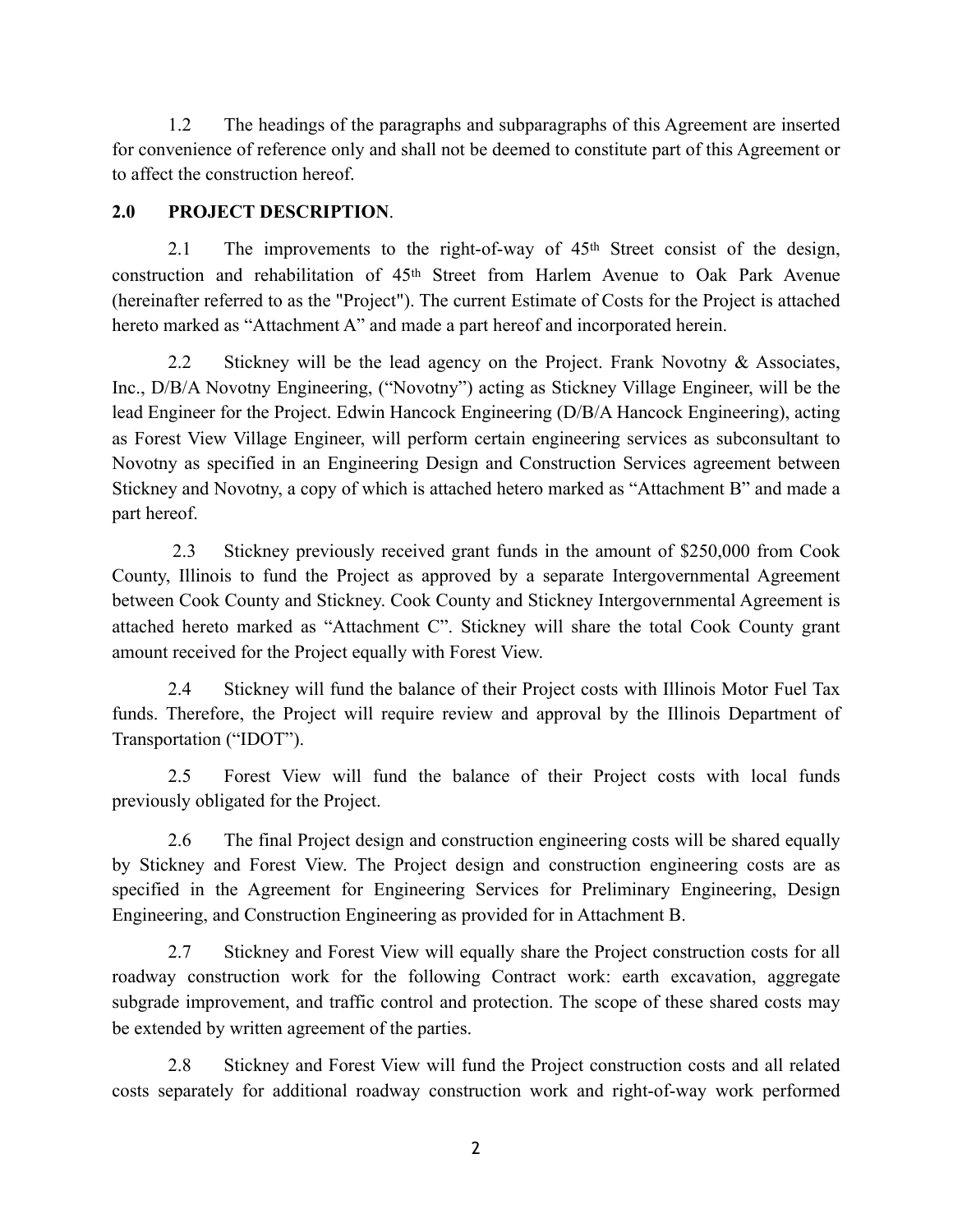within their respective municipal boundaries ("Additional Work"). Specifically, Stickney is responsible for the cost of Additional Work on property north of the center-line of the right-ofway line on 45th Street and Forest View is responsible for Additional Work on the property south of the center-line of the right-of-way line on 45th Street.

2.9 Stickney and Forest View Project construction cost obligations will be based on the awarded Contract unit prices and measured in place as constructed Contract quantities, as reviewed and approved by Stickney and Forest View, respectively, and in compliance with the Contract Project Special Provisions and plans, attached hereto and incorporated herein as "Attachment D". In accordance with Section 2.8, cost of Additional Work will be paid for by either Stickney or Forest View based on the location of the extra work performed in compliance with above Sections 2.7 and 2.8. In other words, if the work provided for in this paragraph is on the north side of the right-of-way line, Stickney is responsible for payment and if the work is on the south of the right-of-way line, Forest View is responsible for payment.

2.10 The Project will be publicly advertised for competitive bids by Stickney in compliance with IDOT requirements and the Illinois Municipal Code. Bids will be received and publicly opened at the office of the Stickney Clerk on a date and time to be determined. Both Stickney and Forest View shall be required to have their respective corporate authorities review the Bids. A Contract will be awarded by Stickney on a unit price basis to the lowest responsive and responsible bidder pending receipt of written concurrence of award by Forest View.

2.11 The Project was designed and shall be constructed in strict compliance with the Standard Specifications for Road and Bridge Construction adopted April 1, 2016, as amended and as supplemented by the applicable Supplemental Specifications and Recurring Special Provisions and Recurring Local Roads and Streets Special Provisions, adopted April 1, 2016, all issued by the State of Illinois, Department of Transportation and the "National Manual on Uniform Traffic Control Devices for Streets and Highways" (2009 Edition) supplemented by the "Illinois Supplement to the National Manual on Uniform Traffic Control Devices for Streets and Highways" (2009 Edition-Revision 1, 2014).

### **3.0 FOREST VIEW'S RESPONSIBILITIES**.

3.1 Upon receipt of the invoices from Stickney as provided in Section 4.3 below, Forest View shall reimburse Stickney for its portion of the Project costs within thirty (30) days. Forest View's portion of the Project costs shall be for Forest View's design and construction engineering costs plus Forest View's construction costs.

3.2 Forest View shall not be responsible for or have control over the construction, means, methods, techniques or procedures with respect to any work performed on the Project.

3.3 Forest View hereby grants Stickney a non-exclusive license ("License") to enter onto, cross over, and use Forest View' portion of the public right-of-way of 45th Street from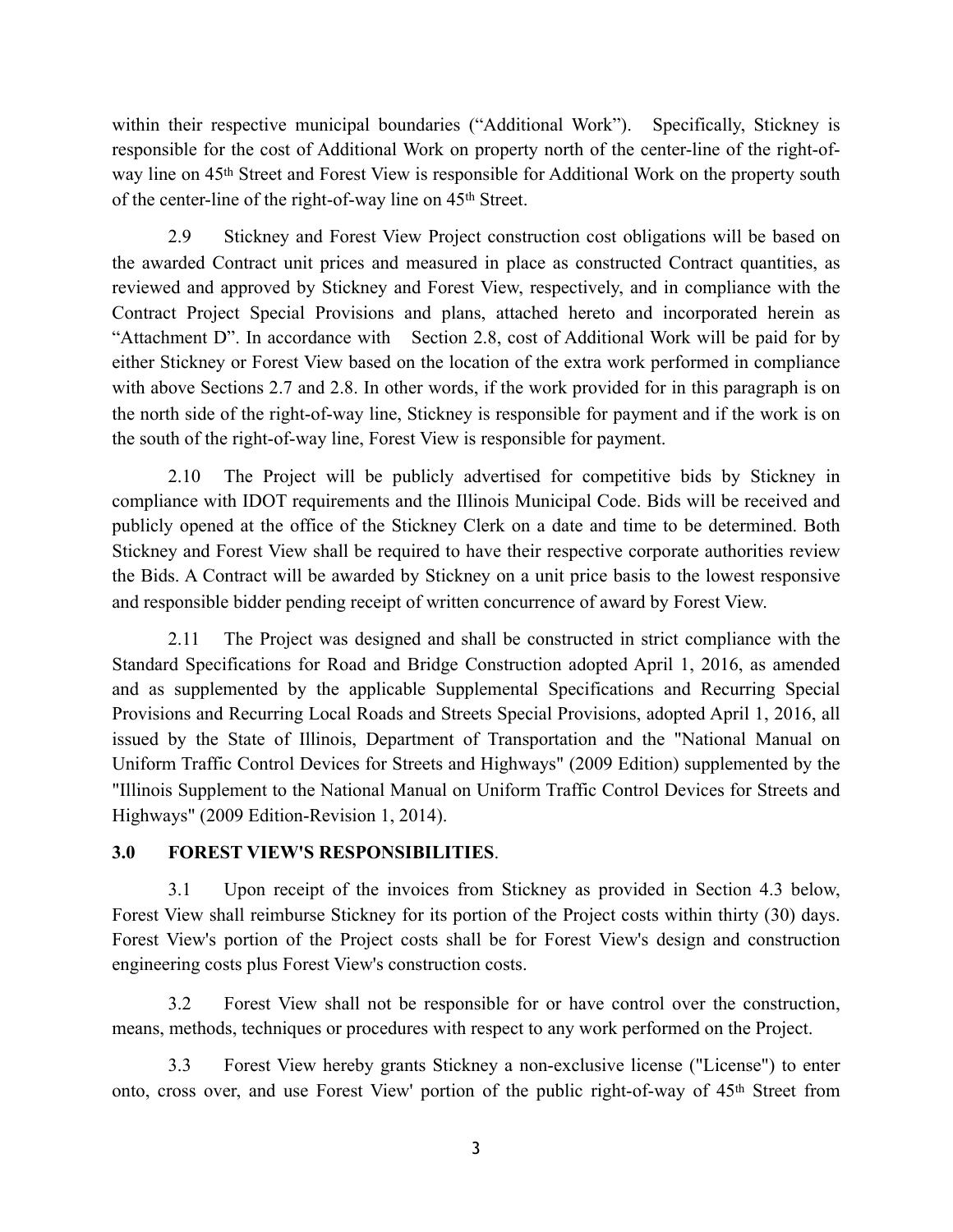Harlem Avenue to Oak Park Avenue for undertaking the Project. The term of the License shall be for a period beginning as of the date of this Agreement and terminating on Forest View's acceptance, in writing, of the Project. Forest View reserves the right to terminate this License if Stickney fails to comply with or abide by each and all the provisions of this Agreement. If Forest View terminates this Agreement or this License as a result of Stickney's failure or the failure of any of its consultants or contractors to comply with the terms hereof, Stickney shall be responsible for promptly removing any improvements, temporary structures, fixtures, shelters, attachments, vehicles, equipment, or any other items from the License area and restoring said area to the conditions which existed prior to Stickney's entry thereon.

#### **4.0 STICKNEY'S RESPONSIBILITIES.**

4.1 Stickney shall be responsible for the design and construction of the Project, subject to Forest View's review and approval of Forest View's portion of the Project, including the selection of Project vendors and compliance with applicable laws.

4.2 Stickney shall pay all Project vendors for the design, construction engineering and construction of the Project. Stickney shall submit the invoices from the Project vendors' design, construction engineering and construction of the Project to Forest View for reimbursement.

4.3 Upon the receipt of invoices from the Project vendors, Stickney shall invoice Forest View, not more frequently than monthly for Forest View's portion of the services rendered and the construction installed in the preceding month of the Project. The invoices shall describe the invoice period, the services rendered, the hours of services performed for the Project, hourly rate(s) for the services completed, the pay items, unit prices and quantities installed and approved for payment to the Contractor.

4.4 Stickney shall require that its Project vendors providing professional services for the Project procure and maintain general comprehensive liability insurance with limits of at least One Million Dollars (\$1,000,000.00) per occurrence and Two Million Dollars (\$2,000,000.00) in the aggregate, and workers' compensation insurance covering all of the vendor's employees with a limit of \$500,000.00 (collectively, the "Insurance Coverage").

4.4.1 The professional liability insurance shall provide indemnification and defense for injury or damage arising out of acts, errors, or omissions in providing the following professional services, but not limited to the following:

4.4.1.1 Preparing, approving or failing to prepare or approve maps, drawings, opinions, reports, surveys, change orders, designs or specifications;

4.4.1.2 Providing direction, instruction, supervision, inspection, engineering services or failing to provide them, if that is the primary cause of injury or damage.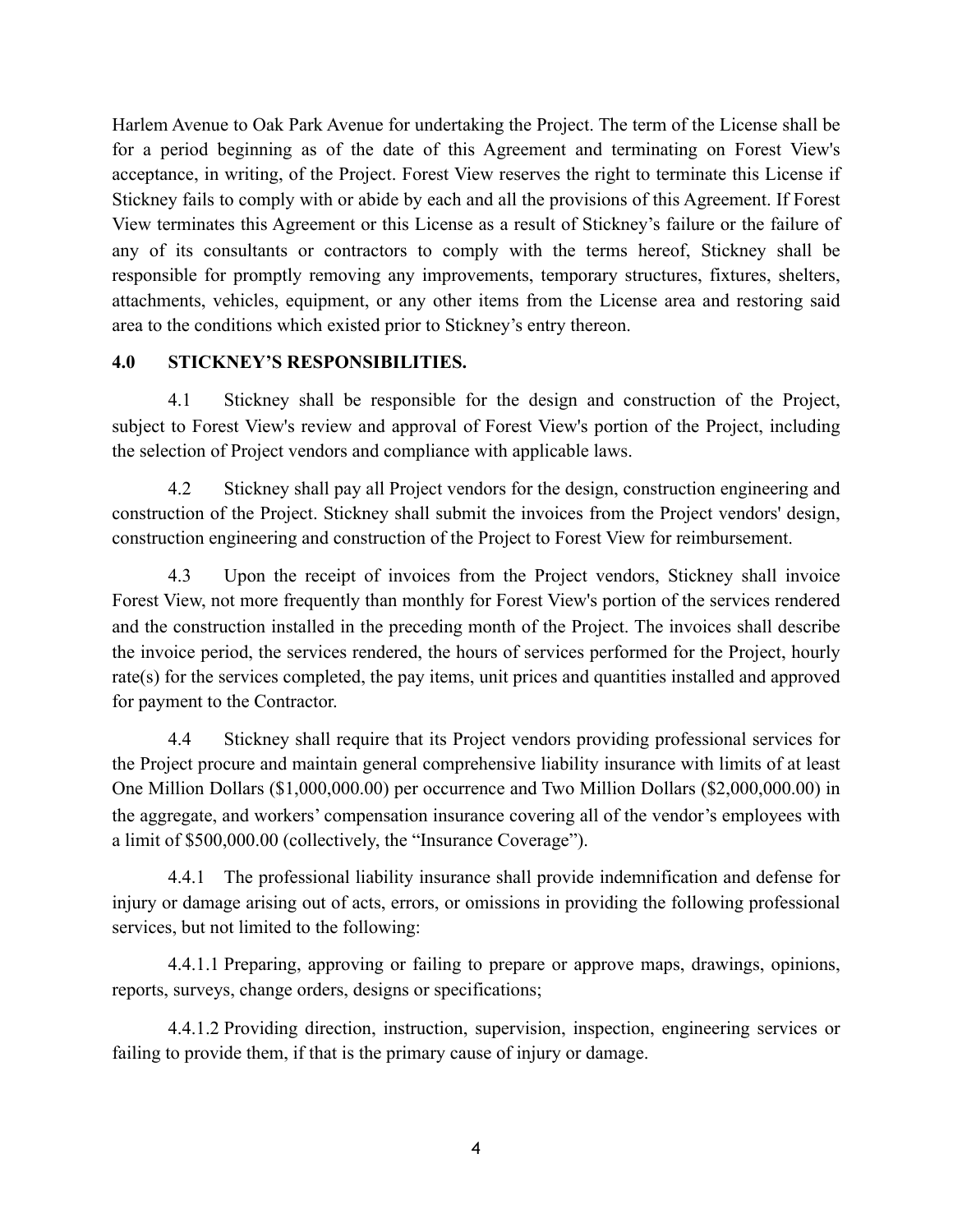4.4.2 If the policy is written on a claims-made form, the retroactive date must be equal to or preceding the effective date of the Agreement. In the event the policy is cancelled, nonrenewed or switched to an occurrence form, the Project vendor shall be required to purchase supplemental extending reporting period coverage for a period of not less than three (3) years.

4.4.3 Provide a certified copy of the actual policy for review.

4.5 Stickney shall not be responsible for or have control over the construction, means, methods, techniques or procedures with respect to any work performed on the Project.

4.6 Stickney hereby grants Forest View a non-exclusive license ("License") to enter onto, cross over, and use Stickney's portion of the public right-of-way of 45th Street from Harlem Avenue to Oak Park Avenue for inspecting the Project. The term of the License shall be for a period beginning as of the date of this Agreement and terminating on Forest View's acceptance, in writing, of Forest View's portion of the Project. Stickney reserves the right to terminate this License if Forest View fails to comply with or abide by each and all the provisions of this Agreement. If Stickney terminates this Agreement or this License, as a result of Forest View's failure, or the failure of any of its consultants or contractors, to comply with the terms hereof, Forest View shall be responsible for promptly removing any improvements, temporary structures, fixtures, shelters, attachments, vehicles, equipment, or any other items from the License area and restoring said area to the conditions which existed prior to Forest View's entry thereon.

#### **5.0 INSURANCE AND INDEMNIFICATION.**

5.1 Stickney and Forest View shall each indemnify, hold harmless, and defend the other or any of their officials, employees, or agents from and against all liability, claims, suits, demands, proceedings and actions, including costs, fees and expenses of defense, arising from, growing out of, or related to, any loss, damage, injury, death, or loss or damage to property resulting from, or connected with, the negligent and/or willful acts or omissions of the other or their employees, officials (elected and appointed), agents and contractors in their performance under this Agreement and/or entry onto the other's property, provided, however, that Forest View shall not be obligated to indemnify, hold harmless and defend Stickney for any negligent or intentional wrongful acts or omissions by Stickney officials, employees, agents, contractors or personnel; and Stickney shall not be obligated to indemnify, hold harmless and defend Forest View for any negligent or intentional wrongful acts or omissions by Forest View officials, employees, agents, contractors or personnel.

5.2 Stickney shall each require each Project vendor responsible for the design, construction or monitoring of the Project to name Stickney as additional insured parties on the Project vendor's liability insurance policy. Further, Stickney requires that their Project vendors indemnify, defend and hold harmless Stickney, its officers, employees and elected officials from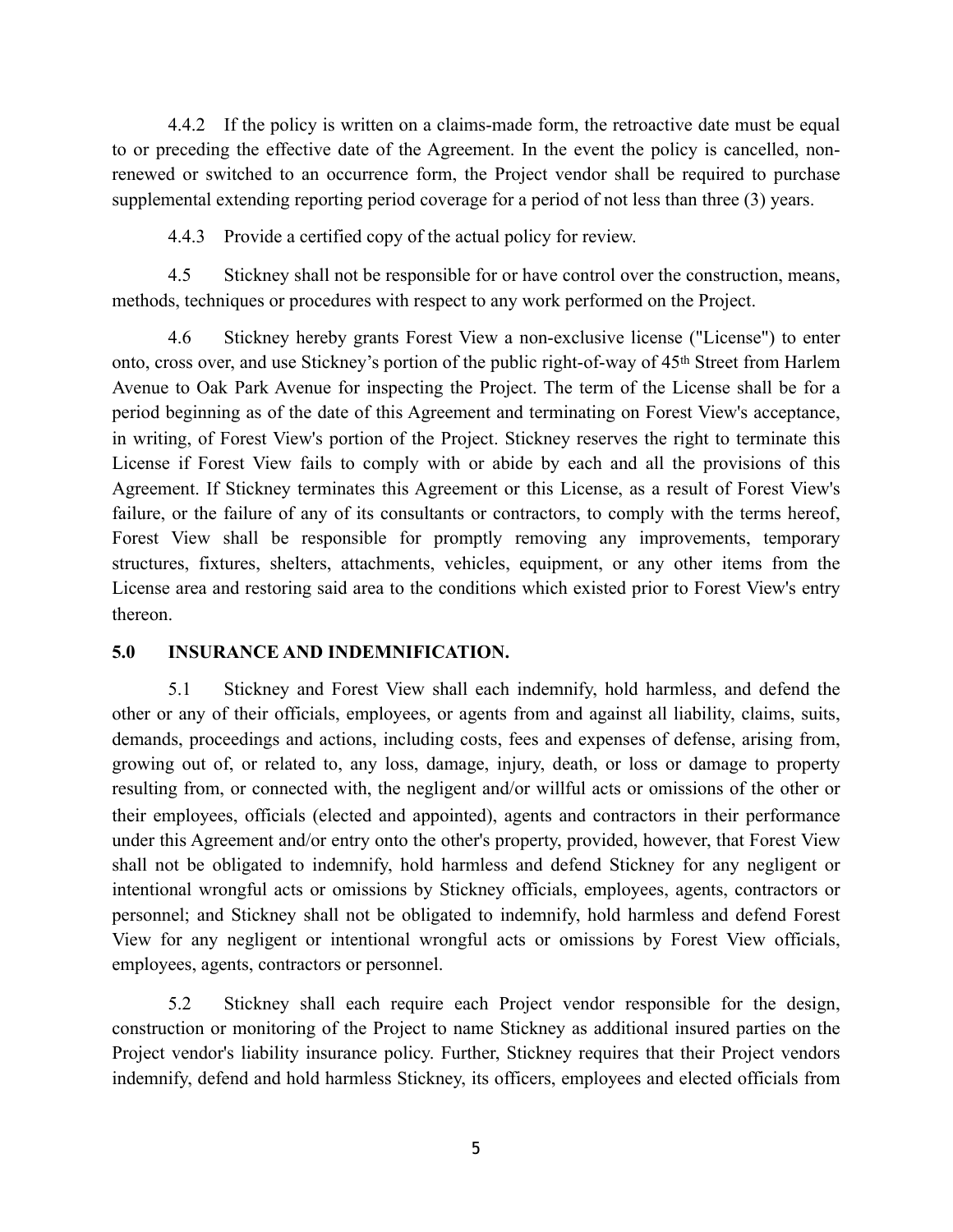and against any claims, liability or judgments resulting from or caused by the negligence or willful conduct of such Project vendor.

5.3 Stickney and Forest View and their Project vendors' above-described indemnification obligations shall survive the termination or expiration of this Agreement.

5.4 Stickney and Forest View shall each procure and maintain for the duration of the Project and for two years thereafter, self-insurance agreement with a governmental risk pooling agency or commercial insurance against claims for injuries to persons or damages to property which may arise from or in connection with the Project.

5.4.1 Minimum Limits of Insurance. Stickney and Forest View shall maintain limits no less than:

5.4.1.1 Commercial General Liability: The minimum general aggregate shall be no less than \$1,000,000 combined single limit per occurrence for bodily injury, personal injury and property damage.

5.4.1.2 Automobile Liability: \$1,000,000 combined single limit per occurrence per accident for bodily injury and property damage.

5.4.1.3 Workers' Compensation and Employers' Liability: Workers' Compensation limits as required law with limits of \$1,000,000 per accident.

5.4.1.4 First Party Property – All Risk: \$2,500,000 (includes automobile comp./collision).

#### **6.0 MISCELLANEOUS PROVISIONS.**

6.1 All notices or other communications required or given under the terms of this Agreement shall be in writing and shall be delivered by: (i) receipted personal delivery during regular business hours; (ii) commercial overnight courier service; (iii) certified mail, return receipt requested, properly addressed with postage prepaid; (iv) facsimile transmission during regular business hours; or (v) sent via electronic mail with any attachments in Portable Document Format (PDF) format, accompanied by a copy of the notice mailed by first-class mail, addressed to the parities as follows:

| If to Stickney: | Village of Stickney          |
|-----------------|------------------------------|
|                 | 6533 W. Pershing Road        |
|                 | Stickney, IL 60402           |
|                 | Attn: Jeff Walik, President  |
|                 | jwalik@villageofstickney.com |
| With a copy to: | Michael T. Del Galdo         |
|                 | Del Galdo Law Group, LLC     |
|                 | 1441 S. Harlem Avenue        |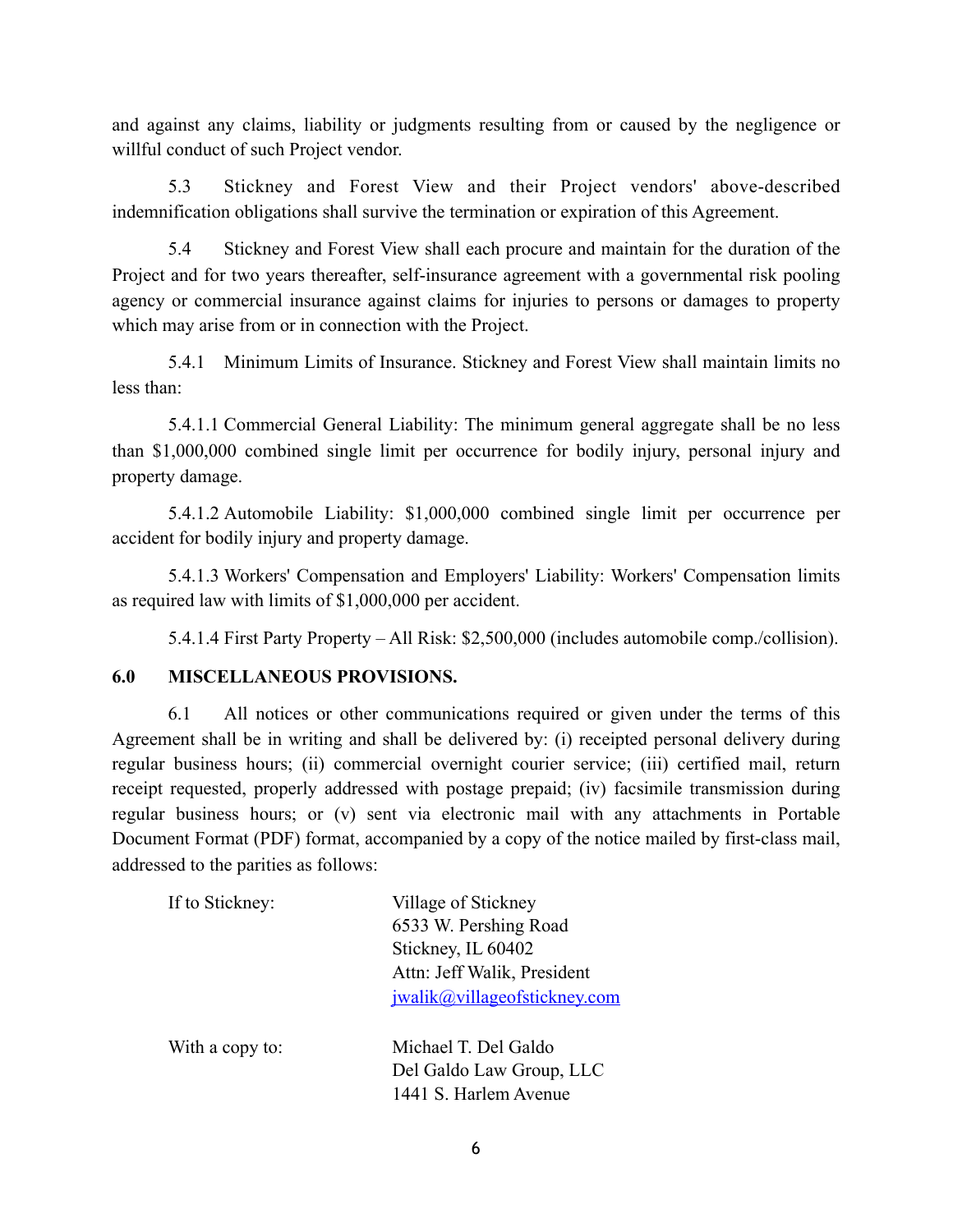Berwyn, IL 60402 [delgaldo@dlglawgroup.com](mailto:delgaldo@dlglawgroup.com) 

| If to Forest View: | Village of Forest View<br>7000 W. 46th Street<br>Forest View, IL 60402<br>Attn: Mark C. Masciola, Village Administrator<br>mmasciola@forestview-il.org |
|--------------------|--------------------------------------------------------------------------------------------------------------------------------------------------------|
| With a conv to:    | John B. Murnhey                                                                                                                                        |

With a copy to: John B. Murphey Rosenthal, Murphey, Coblentz & Donahue 30 N LaSalle Street Chicago, IL 60602

A notice shall be deemed to have been served: (i) upon the date of receipt if served by personal delivery or by commercial overnight courier service; (ii) upon the date of transmission of service by facsimile or electronic mail transmission, provided that the transmission is completed by 5:00 p.m., or if not completed by 5:00 p.m., on the next business day; or, (iii) upon the second (2nd) business day following deposit with the U.S. Post Office and served by certified mail. Any party may change the address to which service of notices shall be affected by a notice in conformity with the provisions of this Paragraph 6.1. The requirement to serve a courtesy copy of a notice shall be deemed a courtesy only, and failure to comply with the requirement shall not affect the compliance provisions of this Paragraph 6.1.

6.2 In the event of Stickney's non-compliance with the provisions of this Equal Employment Opportunity Clause, the Illinois Human Rights Act or the Rules and Regulations of the Illinois Department of Human Rights, Stickney may be declared ineligible for future contracts or subcontracts with the State of Illinois or any of its political subdivisions or municipal corporations; and this Agreement may be cancelled or voided in whole or in part, and other sanctions or penalties may be imposed or remedies invoked as provided by statute or regulation. During the performance of this Agreement, Stickney agrees as follows:

6.2.1 Stickney will not discriminate against any employee or applicant for employment because of race, color, religion, sex, sexual orientation, marital status, national origin or ancestry, citizenship slams, age, physical or mental disability unelated to ability, sexual orientation, military status; or an unfavorable discharge from military service; and, further, that they will examine all job classifications to determine if minority persons or women are underutilized and will take appropriate affirmative action to rectify any underutilization.

6.2.2 If Stickney hires additional employees in order to perform this Agreement or any portion of this Agreement, it will determine the availability (in accordance with the Illinois Department of Human Rights Rules and Regulations) of minorities and women in the areas from which Stickney or Forest View may reasonably recruit; and Stickney will hire for each job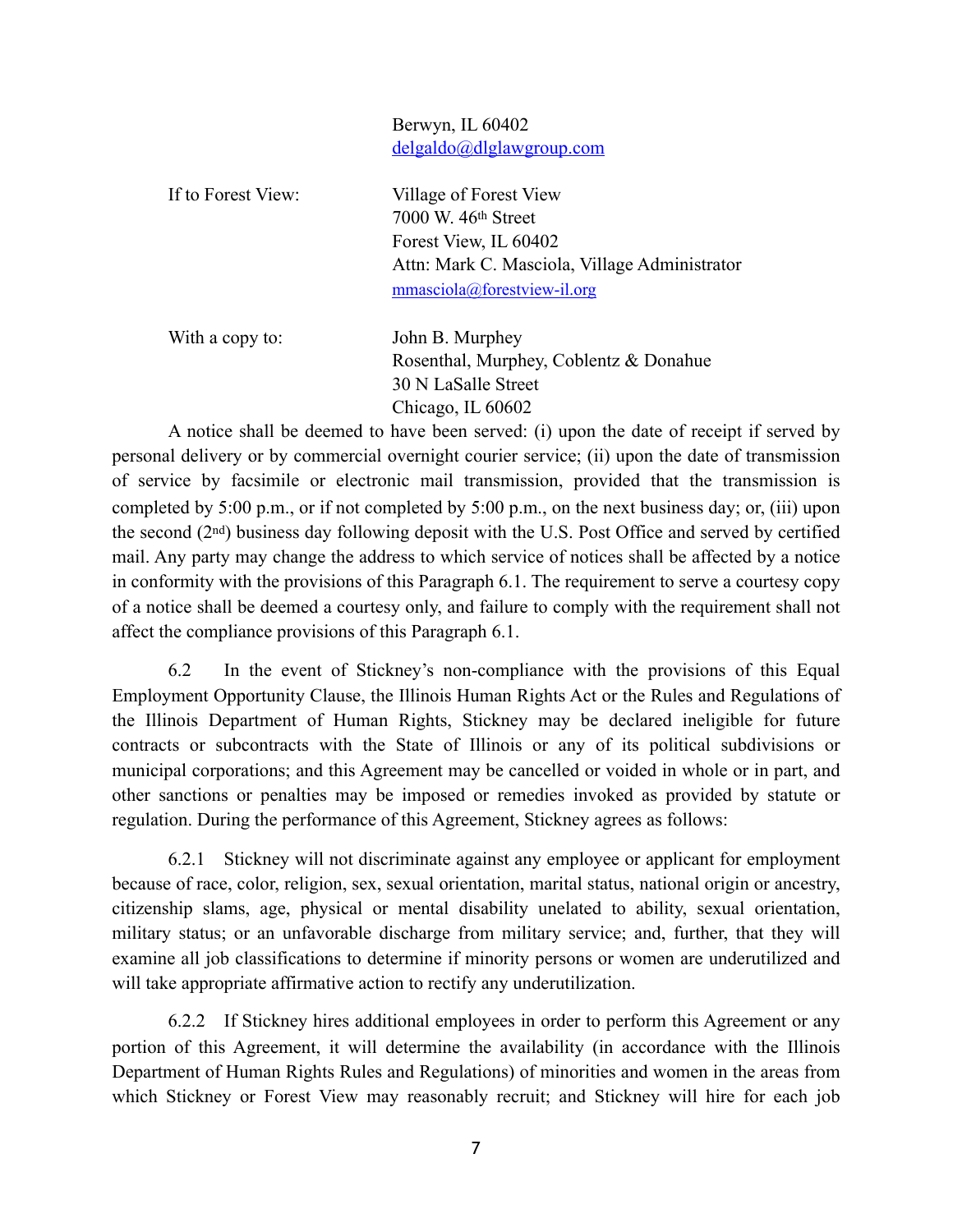classification for which employees are hired in a way that minorities and women are not underutilized.

6.2.3 In all solicitations or advertisements for employees placed by Stickney or on Stickney's behalf, Stickney will state that all applicants will be afforded equal opportunity without discrimination because of race, color, religion, sex, sexual orientation, marital status, national origin or ancestry, citizenship status, age, physical or mental disability unrelated to ability, sexual orientation, military status or an unfavorable discharge from military service.

6.2.4 Stickney will send to each labor organization or representative of workers with which Stickney or Forest View has or is bound by a collective bargaining or other agreement or understanding, a notice advising the labor organization or representative of Stickney's obligations under the Act and the Illinois Department of Human Rights Rules and Regulations. If any labor organization or representative fails or refuses to cooperate with Stickney's efforts to comply with the Illinois Human Rights Act and Illinois Department of Human Rights Rules and Regulations, Stickney will promptly notify, the Illinois Department of Human Rights; and Stickney and will recruit employees from other sources when necessary to fulfill its obligations under the contract.

6.2.5 Stickney will submit reports as required by the Illinois Department of Human Rights Rules and Regulations, furnish all relevant information as may from time to time be requested by the Department or Stickney, and in all respects comply with the Illinois Human Rights Act and the Illinois Department of Human Rights Rules and Regulations.

6.2.6 Stickney will permit access to all relevant books, records, accounts and work sites by personnel of Stickney, Forest View and the Illinois Department of Human Rights for purposes of investigation to ascertain compliance with the Illinois Human Rights Act and the Illinois Department of Human Rights Rules and Regulations.

6.2.7 Stickney will include verbatim or by reference the provisions of this clause in every subcontract awarded under which any portion of the contract obligations are undertaken or assumed so that the provisions will be binding upon the subcontractor. In the same manner as with other provisions of this Agreement, Stickney will be liable for compliance with applicable provisions of this clause by subcontractors; and further, it will promptly notify Stickney and the Illinois Department of Human Rights in the event any subcontractor fails or refuses to comply with the provisions. In addition, Stickney will not utilize and subcontractor declared by the Illinois Human Rights Commission to be ineligible for contracts or subcontracts with the state of Illinois or any of its political subdivisions or municipal corporations.

6.3 Stickney will not maintain or provide for their employees any segregated facilities at any of their establishments, and not permit their employees to perform their services at any location, under their control, where "segregated facilities" means any waiting rooms, work areas, restrooms and washrooms, restaurants and other eating areas, time clocks, locker rooms and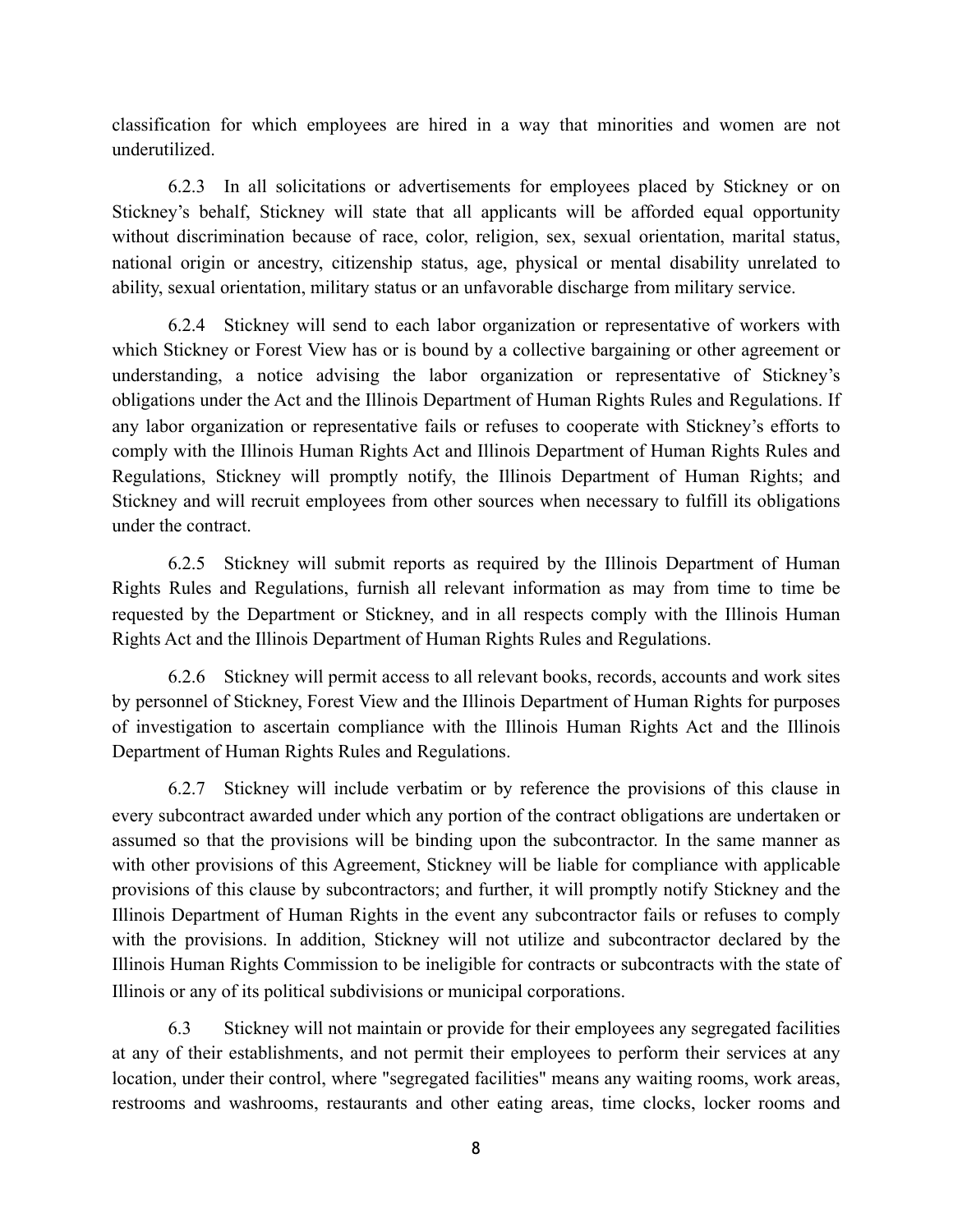other storage or dressing areas, parking lots, drinking fountains, recreation or entertainment areas, transportation and housing facilities provided for employees which are segregated by explicit directive or are in fact segregated on the basis of race, creed, color, or national origin because of habit, local custom, or otherwise. Stickney and Forest View shall (except where they have obtained identical certifications from proposed subcontractors and material suppliers for specific time periods) obtain certifications in compliance with this subparagraph from proposed subcontractors or material suppliers or to the award of a subcontractor the consummation of material supply agreements, exceeding \$10,000.00 which are not exempt from the provisions of the Equal Opportunity Clause; and Stickney and Forest View will retain such certifications in their files.

6.4 Stickney has and will have in place and will enforce a written sexual harassment policy in compliance with 775 ILCS 5/2-105(A)(4).

6.5 Stickney and Forest View shall maintain their respective records, where applicable or required, relating to their respective performance of the Agreement in compliance with the requirements of the Local Records Act (50 ILCS 205/1, *et seq.*) and the Freedom of Information Act (5 ILCS 140/1, *et seq.*) until written approval for the disposal of such records is obtained :from the Local Records Commission. All books and records required to be maintained by Stickney or Forest View shall be available for review by the other. Stickney and Forest View shall cooperate with each other (a) with any request for public records made pursuant to the Freedom of Information Act (5 ILCS 140/1, *et seq.*), (b) with any request for public records made pursuant to any audit, and (c) by providing full access to and copying of all relevant books and records within a time period which allows Stickney or Forest View to timely comply with the time limits imposed by the Freedom of Information Act (5 ILCS 140/1, *et seq.*). Failure by Stickney or Forest View to maintain the books, records and supporting documents required by this section or the failure by Stickney or Forest View to provide full access to and copying of all relevant books and records within a time period which allows Stickney or Forest View to timely comply with the time limits imposed by the Freedom of Information Act (5 ILCS 140/1, *et seq.*) shall establish a presumption in favor of the party served with the Freedom of Information Act request for the recovery of any funds paid by that party under this Agreement or for the recovery for any penalties or attorney's fees imposed by the Freedom of Information Act (5 ILCS 140/1, *et seq.*). The obligations imposed by this section shall survive final payment and the termination of the other obligations imposed by this Agreement.

6.6 Payments under this Agreement shall be made in accordance with the Local Government Prompt Payment Act (50 ILCS 505/1, *et seq.*).

6.7 All contractors and subcontractors, and parties to this agreement shall comply with the Prevailing Wage Act, 820 ILCS 130/.01, *et seq.*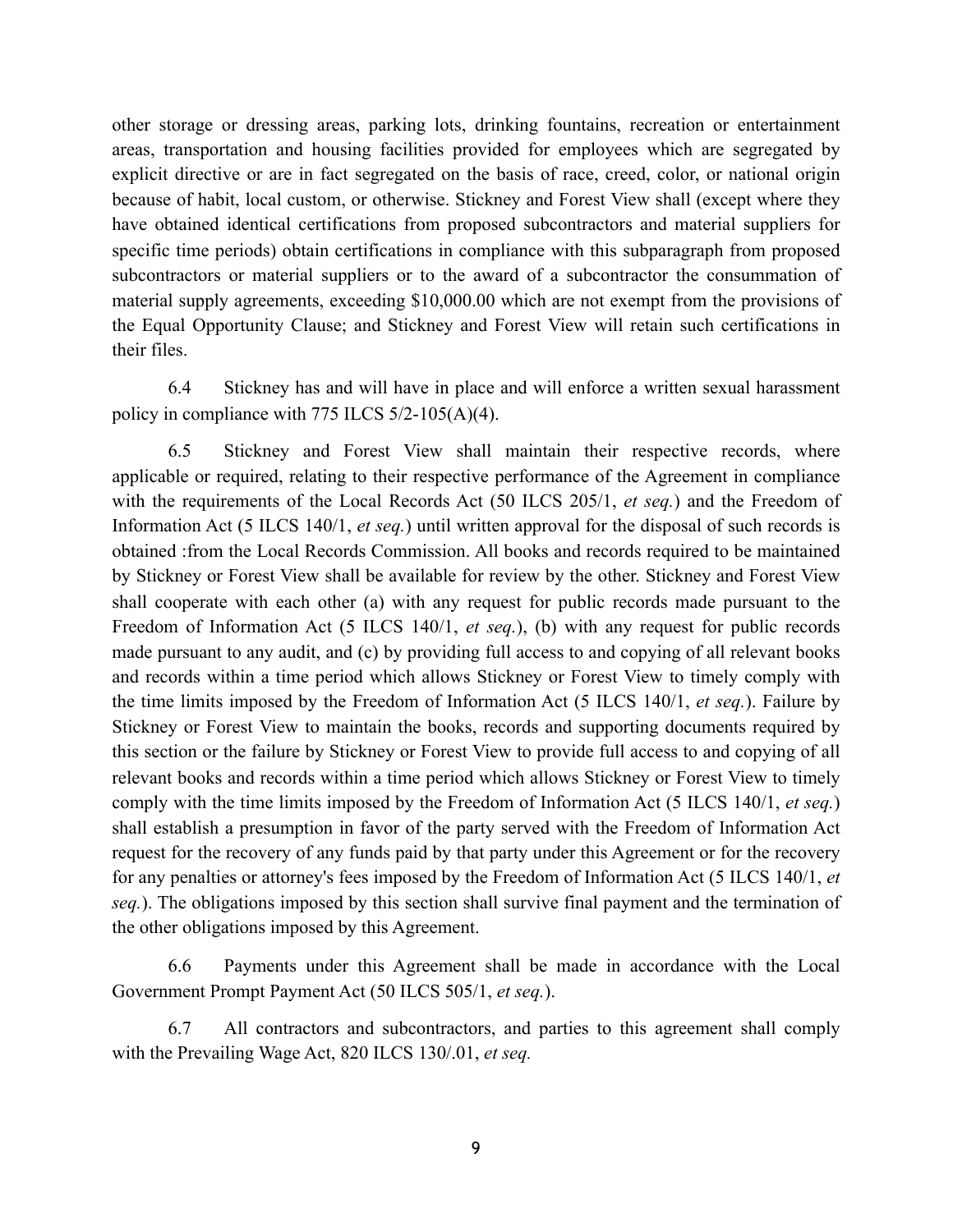6.8 The parties may modify or amend terms of this Agreement only by a written document duly approved and executed by both parties.

6.9 The term of this Agreement shall begin on the date the Agreement is fully executed and shall continue in full force and effect until the completion by Stickney and Forest View of their respective obligations under this Agreement.

6.10 This Agreement, including matters incorporated herein, contains the entire understanding between the parties and supersedes any prior understandings and agreements between them respecting the within subject matter. There are no representations, agreements or understandings, oral or written, by and between the parties hereto, relating to the subject matter of this Agreement which are not fully expressed herein.

6.11 There are no other covenants, warranties, representations, promises, conditions or understandings, either oral or written, other than those contained herein.

6.12 Each party warrants to the other that it is authorized to execute, deliver and perform this Agreement. Each party warrants to the other that execution, delivery and performance of this Agreement does not constitute a breach or violation of any agreement, undertaking, law or ordinance by which that party is bound. Each individual signing this Agreement on behalf of a party warrants to the other that such individual is authorized to execute this Agreement in the name of the party on whose behalf he or she executes it.

6.13 This Agreement may be executed in one or more counterparts, each of which shall for all purposes be deemed to be an original and all of which shall constitute the same instrument.

6.14 In event of a conflict between the terms or conditions of this Agreement and any term or condition found in any exhibit or attachment, the terms and conditions of this Agreement shall prevail.

6.15 The invalidity of any provision of this Agreement shall not, in any manner, affect the validity of any other provision hereof; and each and every provision of this Agreement shall be enforceable regardless of the invalidity, if any, of any other provisions hereof.

6.16 The laws of the state of Illinois shall govern this Agreement as to both interpretation and performance.

6.17 The venue for resolving any disputes concerning the parties' respective performance or failure to perform under this Agreement shall be the Circuit Court of Cook County, Illinois.

IN WITNESS WHEREOF, the parties have executed this Agreement on the date first above written by authorized agents for each party.